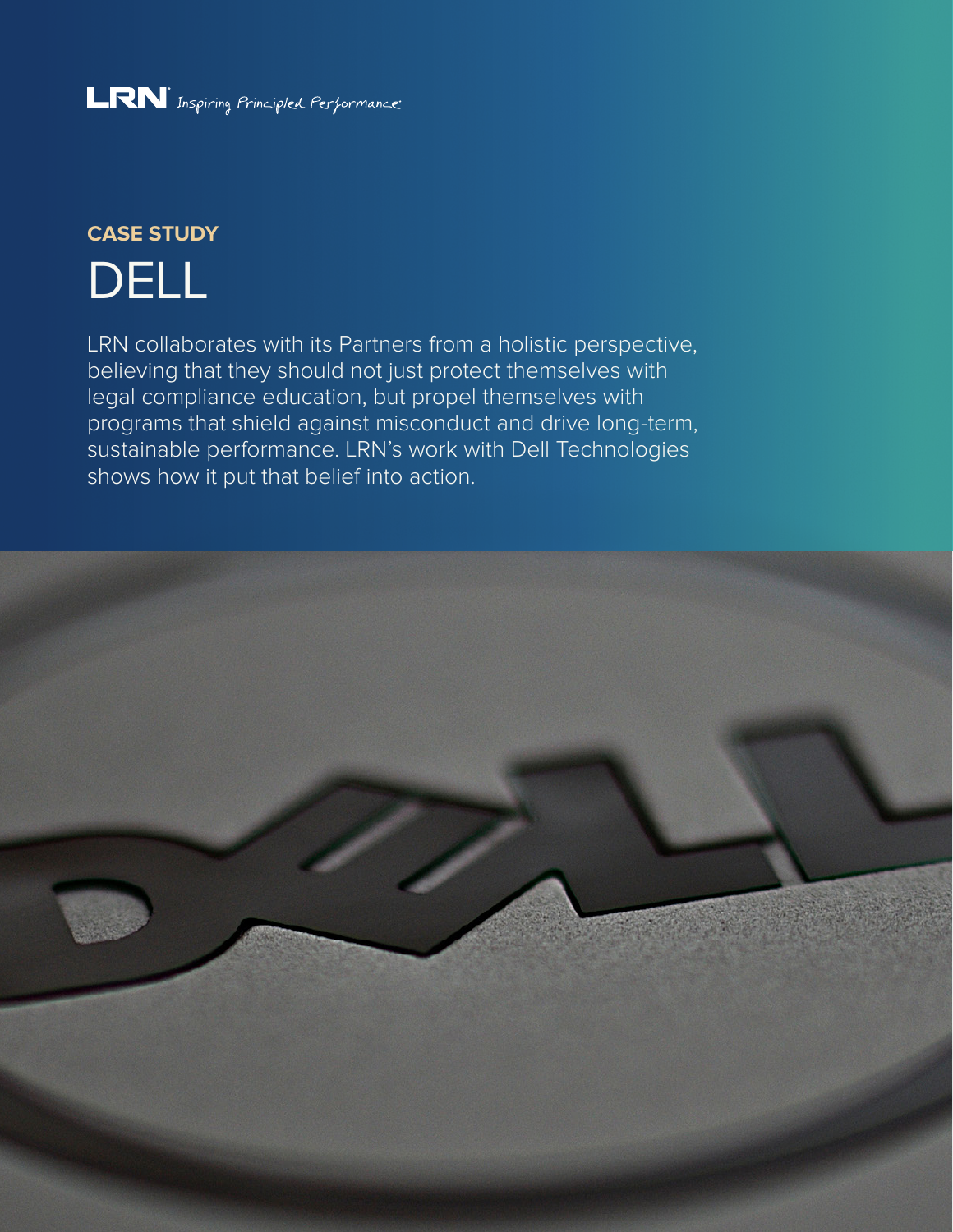#### **COMPANY PROFILE**



TYPE OF COMPANY: PUBLIC TOTAL REVENUE: \$74 BILLION **SECTOR: INFORMATION TECHNOLOGY AND SERVICES** SIZE: 140,000 EMPLOYEES HEADQUARTERS: ROUND ROCK, TX

## **CHALLENGE**

With a diverse demographic of employee learners, expanded with the recently completed merger with EMC, the largest technology merger in history, according to The Wall Street Journal, the global services and solutions provider needed a learning solution that would build ethics and compliance into its global corporate culture.

## **SOLUTION DEPLOYED**

Dell Technologies turned to LRN for its e-learning expertise and custom gaming solutions to elevate the organization's valuesbased decision-making and entire ethics and compliance (E&C) educational experience.

### **MORE PARTNER INFORMATION**

Dell Technologies is a family of businesses that provides the essential infrastructure for organizations to build their digital future, transform IT and protect their most important asset: information. Operating in more than 180 countries, Dell Technologies is a collective force of technology solutions and services — from infrastructure and software to devices. Its brands include Dell, Dell EMC, Pivotal, RSA, SecureWorks, Virtustream and VMware.

Despite its size and diversity, the organization, explains Page Motes, director of Dell's Strategic Programs Office - Global Ethics & Compliance, "has as a very common red thread: integrity is a unique marker and differentiator for our company. It's highly valued, yet we needed to improve how that's articulated and baked in to how we do our jobs." To do so, Dell Technologies reached out to LRN, and initiated a collaboration that would lead to the implementation of an E&C learning strategy that deploys gamification. LRN explained the benefits of gaming when it comes to learning, and how LRN's customized games create immersive worlds filled with nuanced, sophisticated challenges that increase learner comprehension and retention. "With regular online training, you're learning something but not experiencing it," says Motes. "Gamification helps it feel more like on-the-job training and practice. Our team members really appreciate the fact that it is simulative. You are learning about how to do a job better while making valuesbased decisions and integrating controls and processes into the daily work."

**"**The fact that LRN is constantly looking for ways to be visionary in advancing the E&C agenda from an awareness and learning standpoint is really exciting to us, because you never want a partner that just stands still.**"**

#### — **PAGE MOTES**,

DIRECTOR, STRATEGIC PROGRAMS OFFICE – GLOBAL ETHICS & **COMPLIANCE**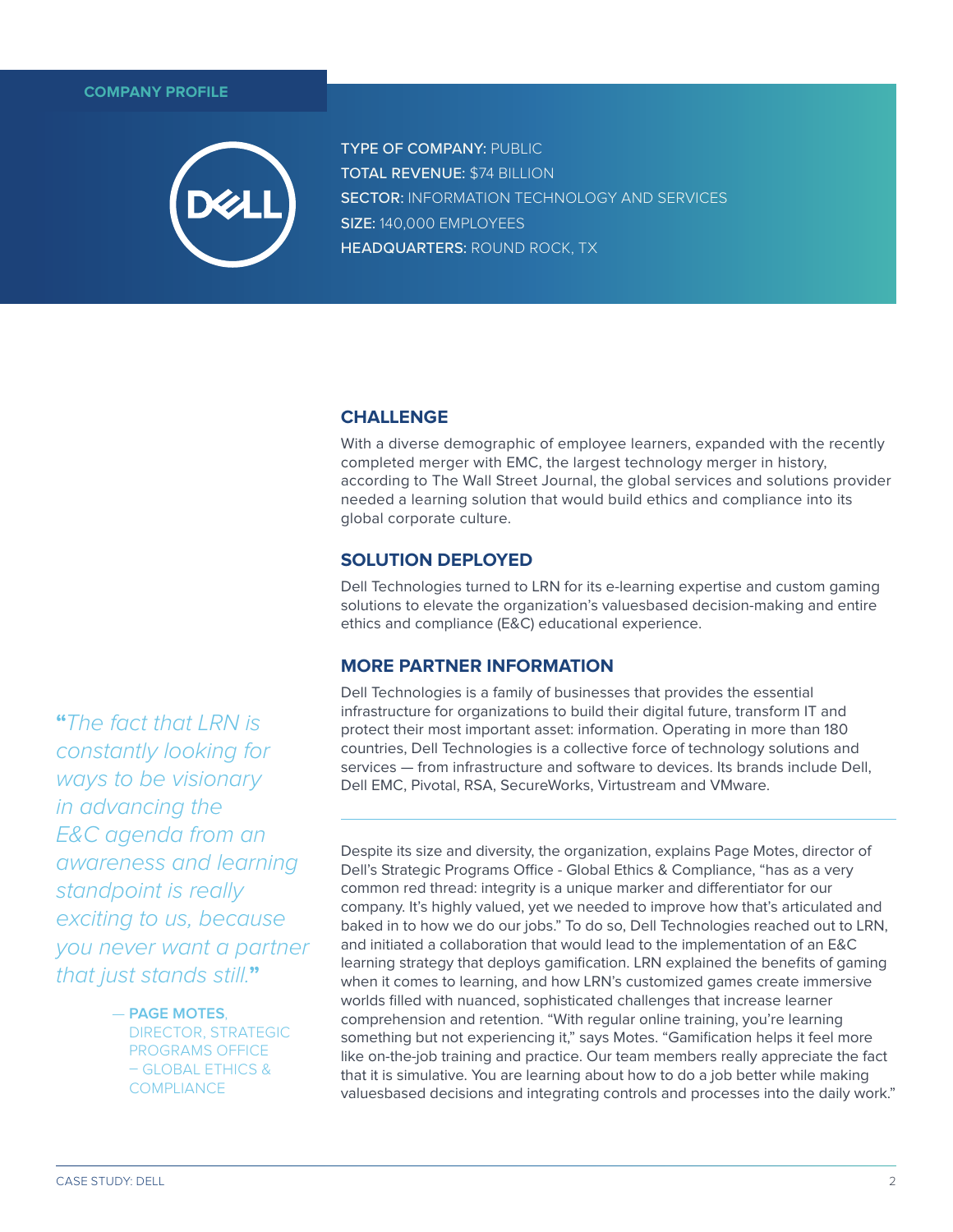## **GETTING GAMIFIED**

Dell "dipped its toes," Motes says, into gaming three years ago with LRN's "The Honesty Project," an anticorruption and bribery game that LRN slightly tweaked for the organization. The course began with English only, and completion was optional. Still, the company reached more than 20,000 completions, which at the time represented 25% of its workforce, and many employees participated more than once.

By testing this game, the company was able to obtain feedback from its employees and get more comfortable with investing more time and money into the gaming aspects of its E&C program. Because it yielded such positive feedback, Dell decided to invest in more custom training. "In fact, people now ask us, 'Why can't everything we take be gamified?'"

So it decided to introduce one new game a year, with each one having a fresh new look and feel to keep things exciting. The next game-based course it launched was "The Responsibility Project," which allows employees to demonstrate their understanding of the company's practices for data protection and privacy, particularly as it relates to responsibly handling customer data. As the course description reads: "Though the game takes place at a fictional company, you'll probably find that some of its elements seem familiar. The company has been designed to reflect Dell's priorities for critical issues that affect all of us every day. LRN helped Dell Technologies come up with the storyline for this fantasy-based game, leveraging the mind-mapping exercise conducted with its privacy personnel. The required course had about 80,000 completions.



## **GAME 3 FOR THE COMBINED ENTITY**

The third game, The Courage Project, revolves around the company's core values and code of conduct. For example, since integrity, putting customers first and winning together are among its core values, the game gives users feedback as to whether their decisions made along the way were about winning together and done with integrity. As the course description reads: "The Courage Project, a gamified course that allows you to demonstrate your understanding of the values and commitments embodied in our Code of Conduct. The choices you make will directly affect your ability to meet our company's expectations for culture, values, and performance. More importantly, each good decision in the game will assist a very important customer as they seek to achieve a critical and inspirational goal."